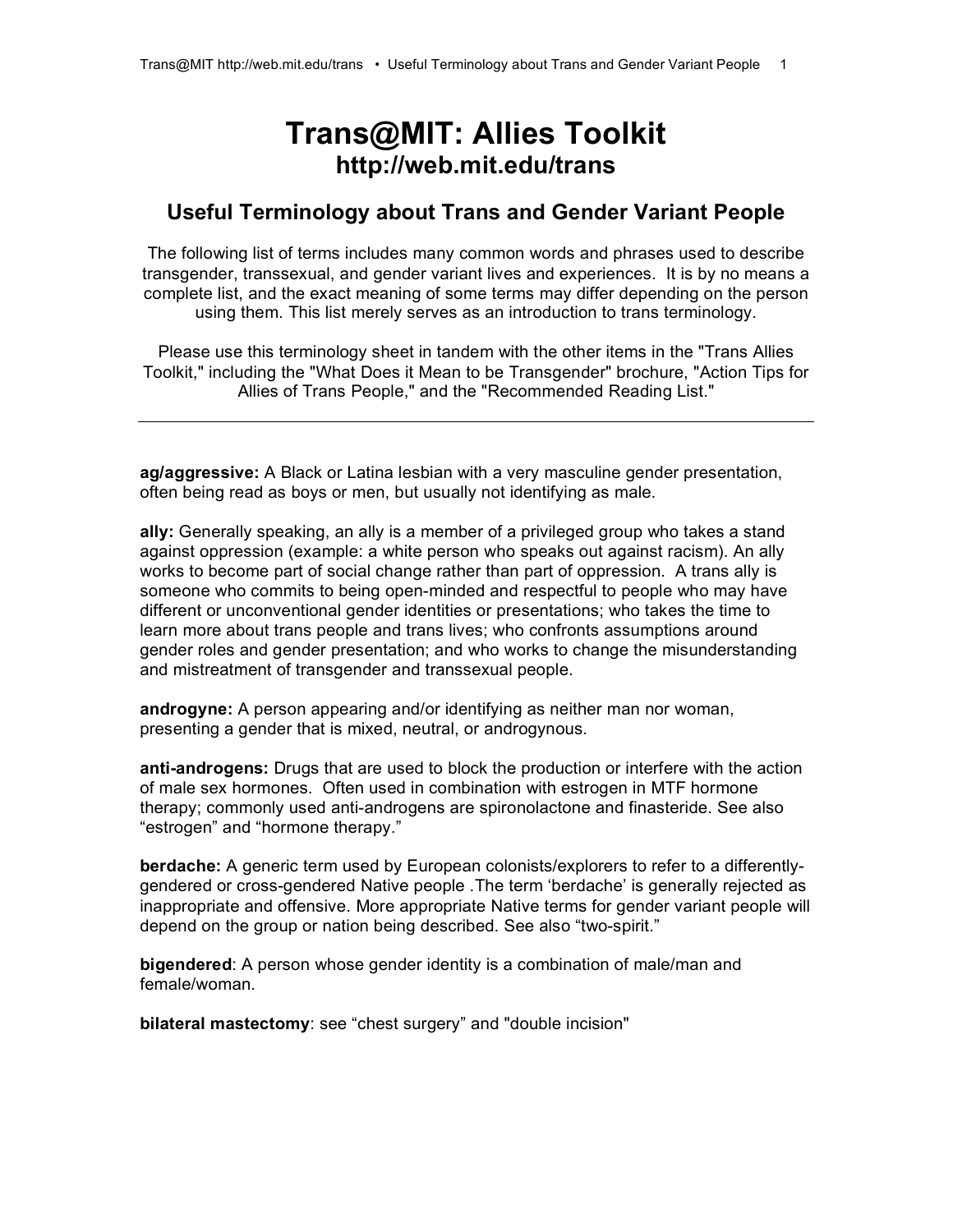**binding**: The process used by FTMs and other transgender people of flattening one's breast tissue in order to create a male-appearing chest. Some FTMs and trans men don't bind at all due to comfort issues, because they may have small chests, or because they have undergone chest reconstruction surgery. Some use different methods of layering clothing to help hide their chests. Some bind only on certain occasions; some bind all the time.

**boi:** Pronounced "boy." A female-bodied person who intentionally or non-intentionally expresses and/or presents culturally/stereotypically masculine, particularly boyish, characteristics. Also, one who enjoys being perceived as a young male, and/or intentionally identifies with being a "boy" rather than a "man."

**bottom surgery**: see "genital reconstruction surgery"

**butch:** A person who identifies themselves as masculine.

**chest surgery, chest reconstruction surgery**: Surgical reconstruction to create a more male or more female appearing chest. Sometimes also referred to as "top surgery."

Chest surgery is the most common surgical procedure sought by FTMs. There are two basic procedures that are usually performed for FTMs: 1. Double incision/Bilateral mastectomy, or 2. Keyhole/Peri-areolar incision (see individual entries for more detail).

For MTFs, chest surgery may involve breast implants, which are sometimes used to augment the amount of breast development that may have already been acheived through estrogen hormone therapy.

**clock:** To be "clocked" is to be detected as a person who is cross-dressed or transsexual.

**coming out:** In a trans context, coming out may refer to the process by which one accepts one's own gender identity, and/or may also refer to the process by which one shares one's gender identity status with others. Keep in mind that coming out can happen in pre-, post- and non-transition stages and identities. Often called "disclosure" when telling others.

**cross dresser:** Someone who wears clothes of another gender/sex. The term cross dresser is most frequently used to describe a heterosexual male who cross dresses as a female some or all of the time, but does not typically desire gender transition.

**cross-living:** Usually refers to cross-dressing full-time (also referred to as "24/7"), and living as the gender which you perceive yourself to be.

**cypionate**: Short for testosterone cypionate, one of the main injectable forms of testosterone prescribed to FTMs in the United States. See also "testosterone."

**double incision**: Also called "bilateral mastectomy." A type of FTM chest surgery procedure that is effective for individuals with a medium to large amount of breast tissue. In this method, large incisions are made horizontally across each breast, usually below the nipple. The skin is then peeled back so that the mammary glands and fatty tissue can be removed with a scalpel. The muscles of the chest are not touched. Certain areas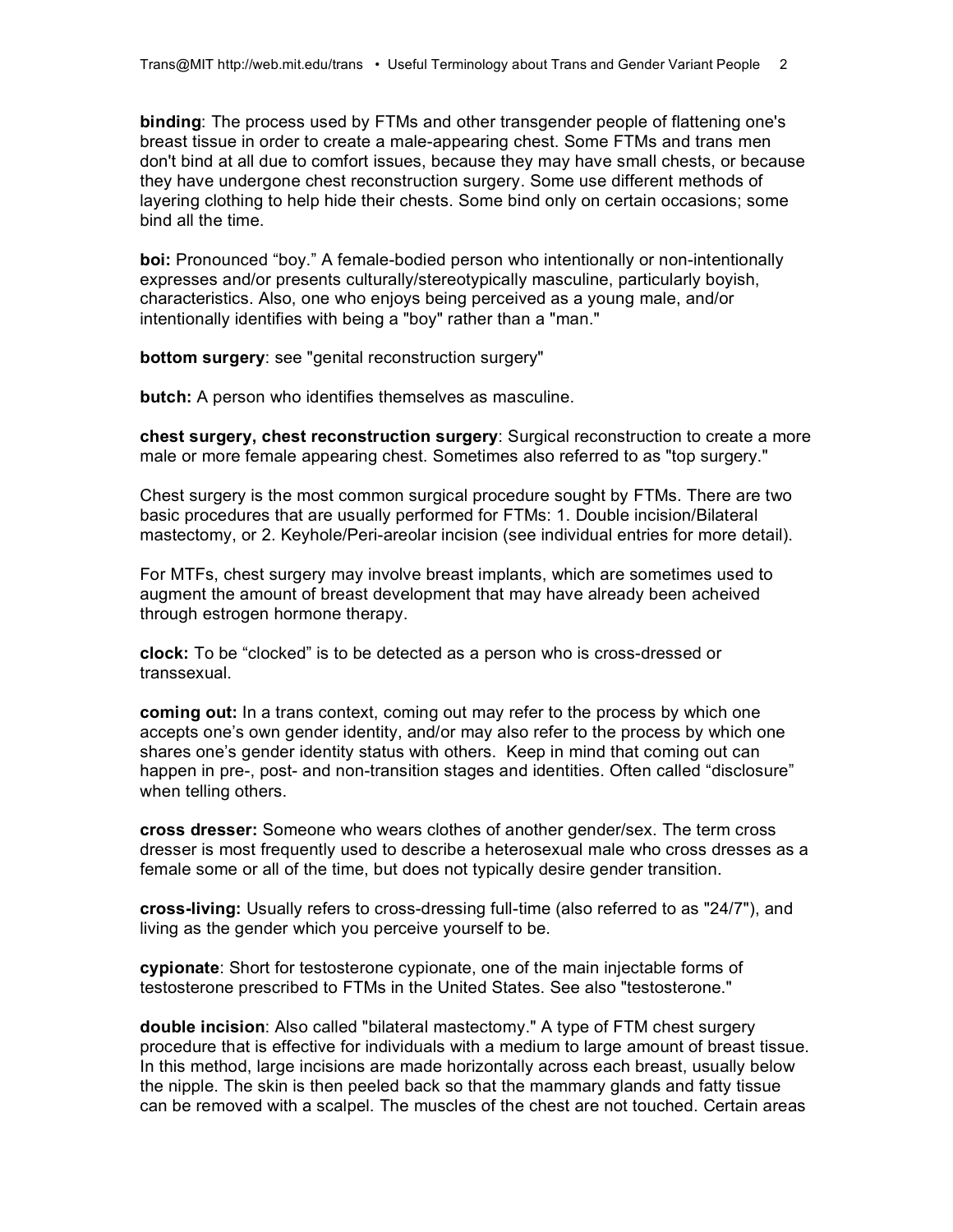of hard-to-reach fatty tissue may also be removed via liposuction (such as areas near the armpits). Once the extraneous tissue has been removed, the excess chest skin is trimmed and the incisions closed, leaving two seams/scars just below the line of the pectoral muscles. Nipples are usually resized and grafted into place. See also "chest surgery."

**drab**: A term often used by cross dressers to indicate wearing the clothes traditionally associated with your birth sex. A male to female cross dresser would be "in drab" if he was wearing a man's suit.

**drag:** The performance of one or multiple genders theatrically.

**drag king:** A person who performs masculinity theatrically.

**drag queen:** A person who performs femininity theatrically.

**E:** See "estrogen"

**electrolysis:** The painful and costly procedure of having hair permanently removed. MTFs and some cross dressers remove facial and body hair through electrolysis, while some FTMs undergo electrolysis before certain types of phalloplasty.

**en femme:** A term often used by male-to-female cross dressers to indicate being cross dressed and not in traditional male clothes.

**enanthate**: Short for testosterone enanthate, one of the main injectable forms of testosterone prescribed to FTMs in the United States. See also "testosterone."

**estrogen or estradiol**: Sometimes shortened to "E." A hormone responsible for producing feminine secondary sex characteristics such as breast growth and increased fat distribution around the hips and waist. Estrogen therapy is administered to MTFs to induce the presence of feminine secondary sex characteristics. It may also cause softening of the skin, slowing or stopping of scalp hair loss, decrease in muscle mass, decrease in sex drive, decreased erections, and decrease in testicular size. Estrogen can be taken in pill, patch, or injection forms.

**female-to-male transsexual**: Often referred to as FTM or F2M. A person who was born in a female body but whose gender identity is male. Also can refer to those assigned female at birth, in the case of intersex people, whose gender identity is male. Usually, female-to-male transsexuals will seek hormonal and/or surgical treatment in order to live successfully as men in society.

**femme**: Feminine identified person of any gender/sex.

**finasteride:** Brand name "Propecia," an anti-androgen often prescribed in combination with estrogen therapy for MTF transsexuals. See also "anti-androgen," "estrogen" and "hormone therapy."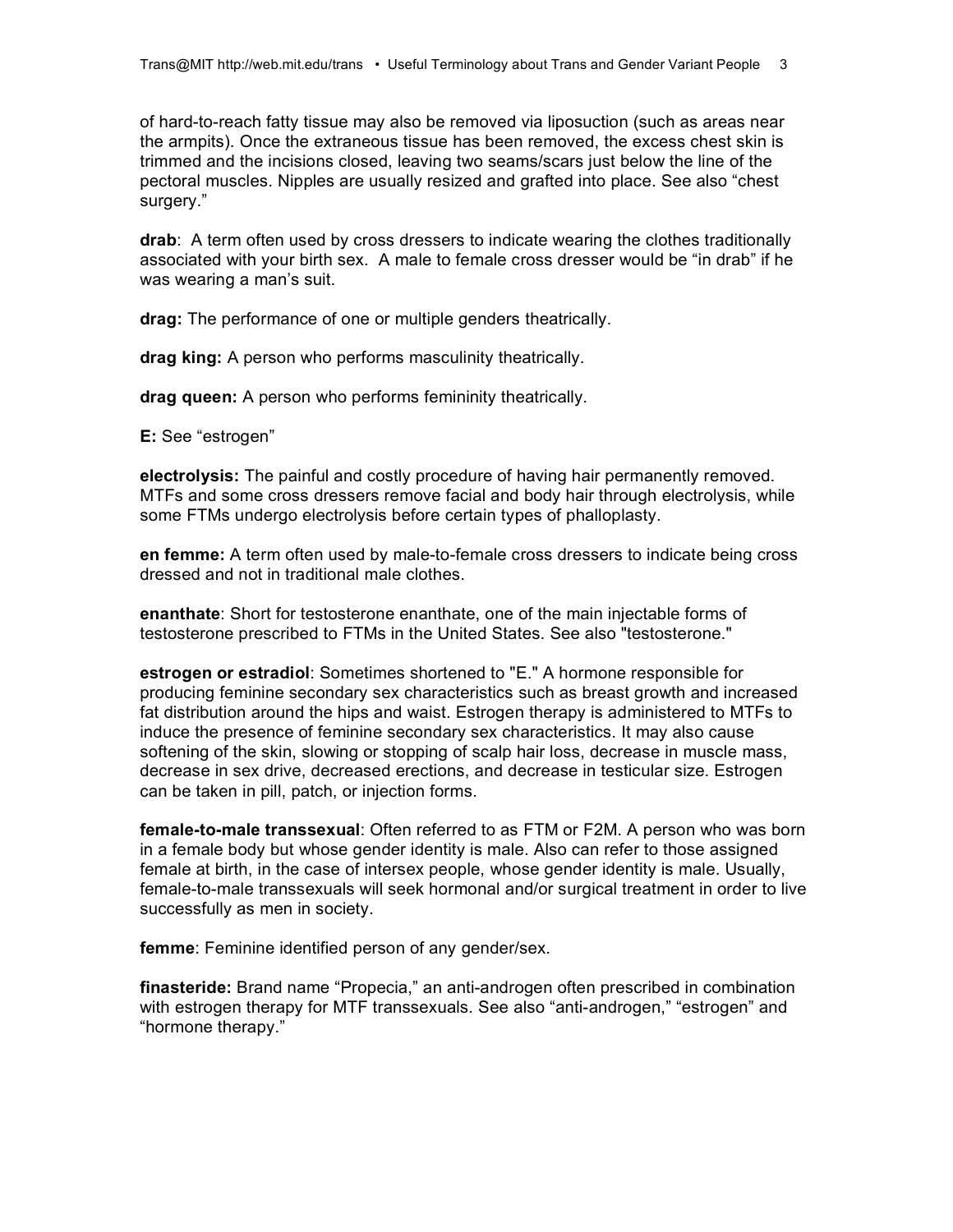**FTM (or F2M)**: Short for Female-To-Male. Usually said aloud as "F to M." Most commonly refers to female-to-male transsexuals. Sometimes also used by others who are born in female bodies and who move toward masculine or male presentation without hormones or surgery. See also "female-to-male transsexual."

**full-time:** Going full-time, or living full-time, in the social role of the sex opposite that assigned at birth.

**gaff:** A device used to conceal a genetic males penis so that no "bulge" is visible.

**gender-bender (also gender-blender):** A person who merges characteristics of gender in subtle ways or intentionally flaunts merged/blurred cultural/stereotypical gender norms for the purpose of shocking others, without concern for passing. Unless someone chooses this label for themselves, it may be considered derogatory.

**gender binary:** The idea that there are only two genders or sexes—male/female or man/woman, and that a person must be strictly either/or.

**gender cues:** What people use to attempt to tell the gender/sex of another person. Examples include hairstyle, vocal inflection, body shape, body movements and gestures, facial hair, etc. Cues vary by culture.

**gender dysphoria**: Also body dysphoria. The state of discomfort felt by transsexuals and some transgender people caused by the incongruity between one's physical sex and one's gender-identity.

**gender identity**: A person's internal self-awareness of being either male or female, masculine or feminine, something in-between, or something other.

**Gender Identity Disorder (GID)**: A condition identified by psychologists and medical doctors wherein a person who has been assigned one gender at birth identifies as belonging to another gender.

**gender normative**: A person who, by nature or by choice, conforms to mainstream gender-based expectations of society. Also sometimes referred to as "Genderstraight."

**gender variant:** A person who, either by nature or by choice, does not conform to gender-based expectations of society.

**genderfuck:** The idea of playing with gender presentation and cues to purposely confuse "standard" or stereotypical gender expressions.

**genderqueer**: A gender-variant person whose gender identity is neither male nor female, is between or beyond genders, or is some combination of genders.

**genderstraight:** see "gender normative."

**genital reconstruction surgery (GRS)**: Sometimes also referred to as "genital reassignment surgery." For MTFs, this is usually the process of orchiectomy, or removal of the testes, and vaginoplasty, where the outer skin of the penis is surgically inverted to create a clitoris and vagina. See also "orchiectomy" and "vaginoplasty."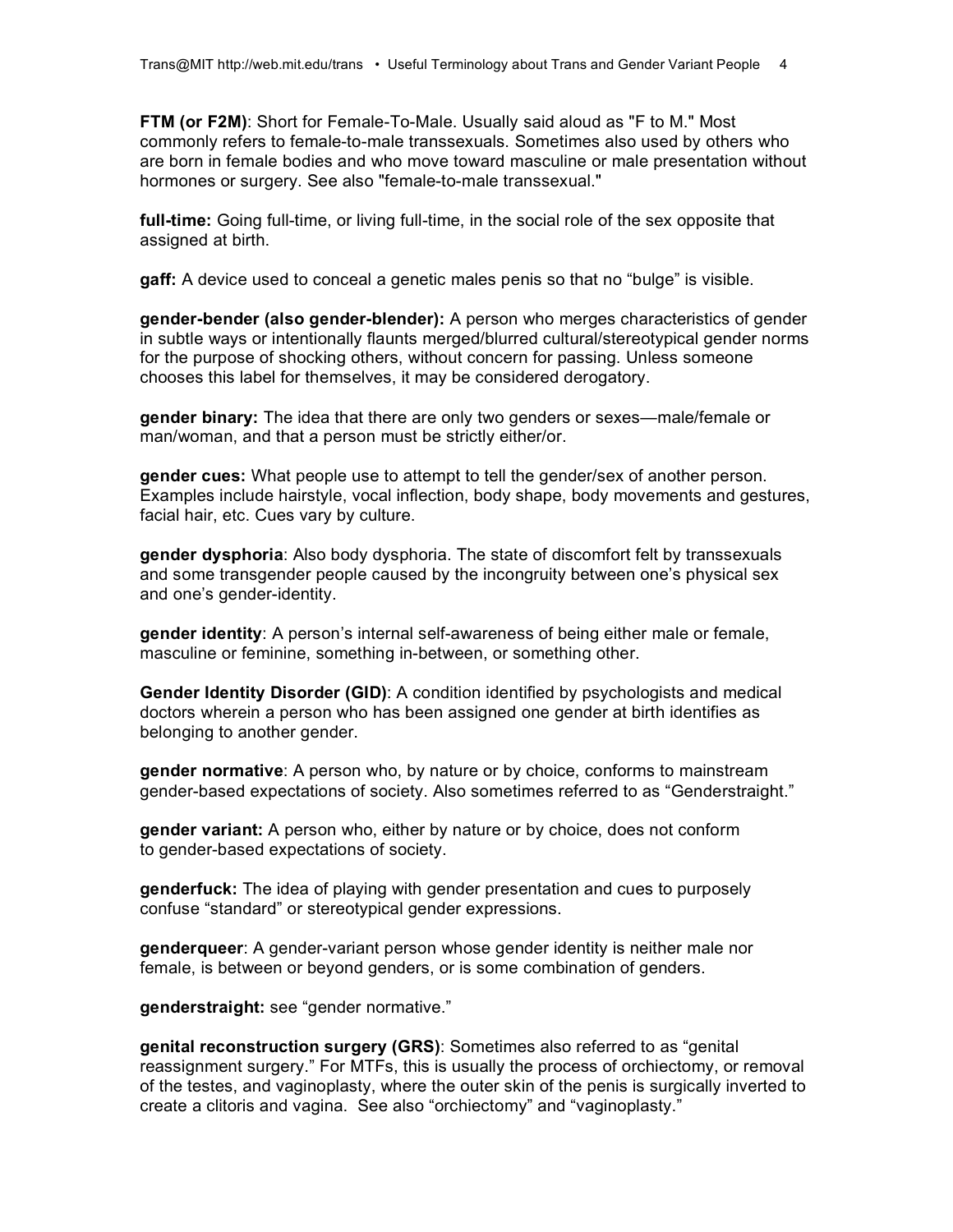For FTMs, this is usually the process of constructing a phallus/penis from an individual's own donor tissue (this is usually referred to as "phalloplasty"), or the process of "freeing up" the enlarged clitoris from its connective tissue (the clitoris is typically elongated and changed somewhat in appearance from testosterone therapy) so that it is presented on the body in a more phallic/penis-like manner (this is usually referred to as "metoidioplasty"). Scrotal implants may or may not be added during these procedures. See also "phalloplasty" and "metoidioplasty."

**getting read (or "clocked"):** Being detected as a person who is cross-dressed or transsexual.

**GG or GW:** Used frequently in MTF circles, short for "Genetic Girl" or "Genetic Woman." A "female born female."

**GID**: see "Gender Identity Disorder"

**GRS**: see "genital reconstruction surgery"

**Harry Benjamin International Gender Dysphoria Association (HBIGDA):** A professional organization devoted to the understanding and treatment of gender identity disorders. The organization is named after one of the earliest physicians to work with transsexuals, Dr. Harry Benjamin. The HBIGDA is best known for publishing the Harry Benjamin Standards of Care (HBSOC) for Gender Identity Disorders. See also "Harry Benjamin Standards of Care."

**Harry Benjamin Standards of Care (HBSOC)**: The most widespread set of standards and guidelines used by professionals for the medical and mental health treatment of transsexuals. The HBSOC are periodically updated and revised as new scientific and medical information becomes available.

**HBIGDA**: see "Harry Benjamin International Gender Dysphoria Association"

**HBSOC:** see "Harry Benjamin Standards of Care"

**herbals**: General term used to refer to over-the-counter herbal hormones that claim to simulate natural or prescription female or male hormones.

**hermaphrodite**: An outdated term, usually considered offensive, for intersex persons. See also "intersex."

**hir:** A gender-neutral pronoun, used in place of him/her. Pronounced "here." See also "ze."

**Hormone Therapy (also Hormone Replacement Therapy, HRT, Hormonal Sex Reassignment):** Administration of hormones to affect the development of masculine or feminine secondary sex characteristics. Hormone therapy is usually continued for life. Androgens (testosterone) are used for FTMs; Estrogens and anti-androgens are used for MTFs. See also "anti-androgens," "estrogen," and "testosterone."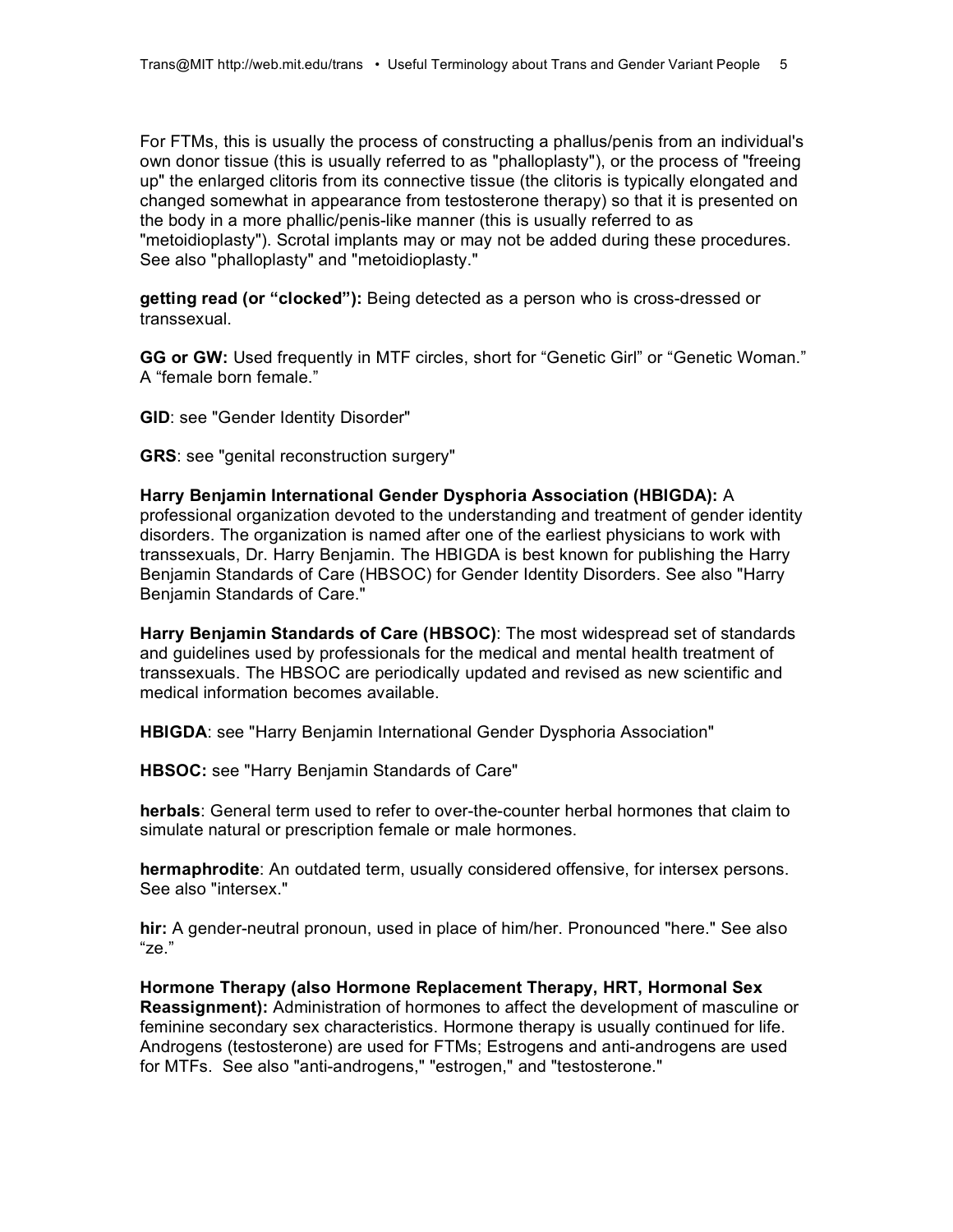**hysterectomy**: Sometimes shortened to "hysto." The surgical removal of the uterus. This surgery is often pursued by FTMs as part of the transition process, as well as for health reasons. A hysterectomy is required by some states in order to legally change one's gender status from female to male. See also "oophorectomy."

#### **hysto**: see "hysterectomy"

**intersex**: The condition of being born with genitalia that is difficult to label as male or female, and/or developing secondary sex characteristics of indeterminate sex, or which combine features of both sexes. The term "hermaphrodite" had been used in the past to refer to intersex persons, but that term is now considered negative and inaccurate. Some intersex people are also transgender, but intersex is not typically considered a subset of transgender, nor transgender a subset of intersex.

Many intersex infants and children are subjected to numerous genital surgeries and hormone treatments in order to conform their bodies to the standard of either "male" or "female." There is a growing movement to prevent such surgeries in children.

**keyhole**: A type of FTM chest surgery procedure that is effective for individuals with small amounts of breast tissue. In the keyhole method, a small incision is made along the border of the areola (usually along the bottom), and the breast tissue is removed via a liposuction needle through the incision. The nipple is left attached to the body via a pedicle (a stalk of tissue) in order to maintain sensation. Once the breast tissue has been removed, the incision is closed. The nipple is usually not resized or repositioned. See also "chest surgery."

## **lower surgery**: see "genital reconstruction surgery"

**male-to-female transsexual**: Often referred to as MTF or M2F. A person who was born in a male body but whose gender identity is female. Also can refer to those assigned male at birth, in the case of intersex people, whose gender identity is female. Usually, male-to-female transsexuals will seek hormonal and/or surgical treatment in order to live successfully as women in society.

**meta**: see "metoidioplasty"

**metoidioplasty**: Sometimes spelled "metaoidioplasty;" sometimes shortened to "meta." The surgical process of "freeing up" the enlarged clitoris from its connective tissue (the clitoris is typically elongated and changed somewhat in appearance from testosterone therapy) so that it is presented on the body in a more phallic or penis-like manner. Scrotal implants may or may not be added. See also "genital reconstruction surgery."

**MTF (OR M2F)**: Short for Male-To-Female. Usually said aloud as "M to F." Most commonly refers to male-to-female transsexuals. See also "male-to-female transsexual."

**oophorectomy**: The surgical removal of one or both ovaries. This surgery is often pursued by FTMs, usually in combination with a hysterectomy, as part of the transition process, as well as for health reasons. See also "hysterectomy."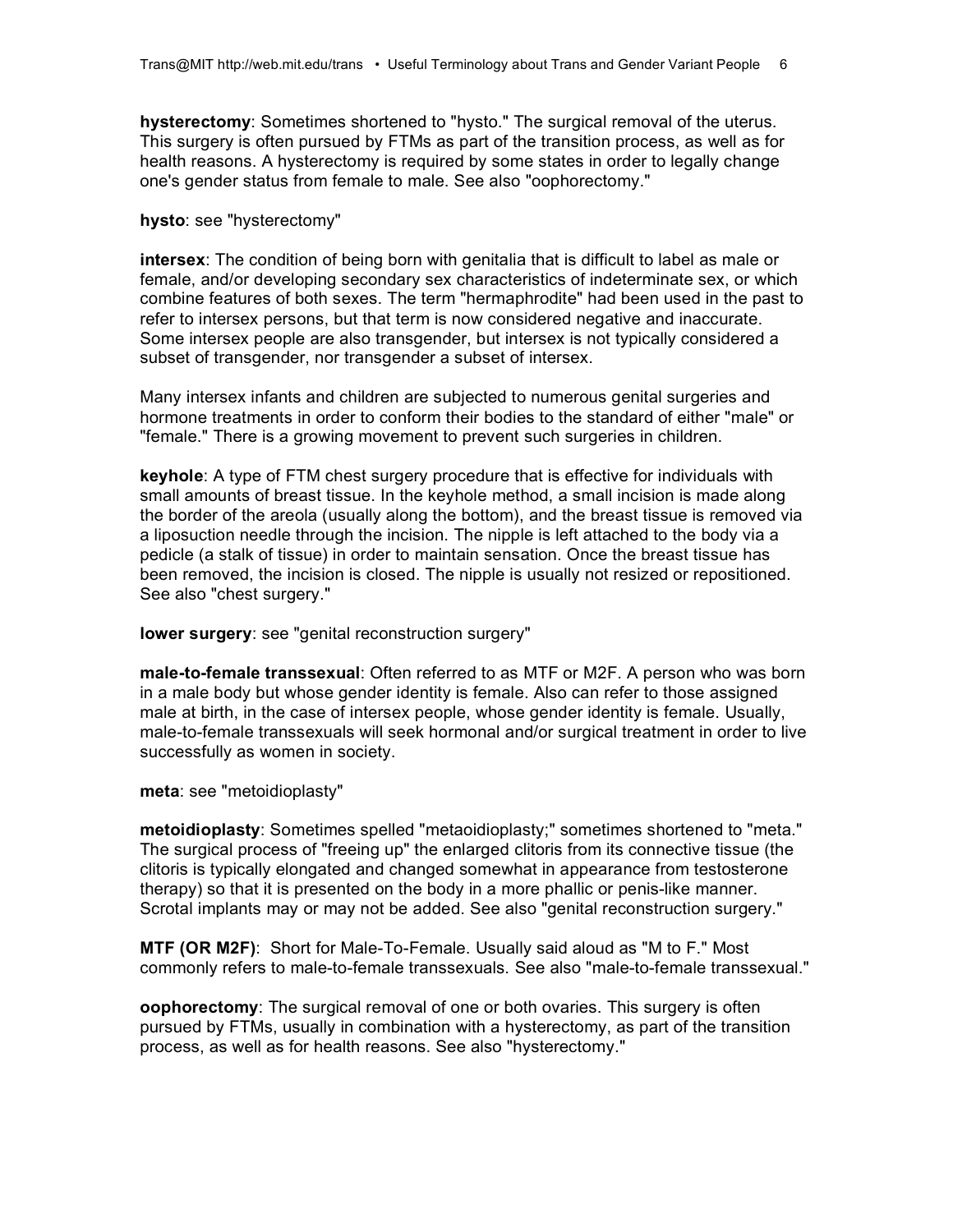**orchiectomy:** Orchiectomy (or "orchidectomy") refers to the surgical removal of the testes. This causes sterilization and greatly reduces the production of testosterone. It should not be confused with penectomy, which is the removal of the penis. Some MTFs undergo orchiectomy as an initial stage before vaginoplasty, while others may choose it as their only genital surgery. Orchiectomy, sometimes in combination with vaginoplasty, is often required to legally change one's gender status from male to female. See also "vaginoplasty."

**outing:** Involuntary disclosure of one's gender identity, sexual orientation, or intersex status.

**new woman:** A post operative male to female transsexual.

**non-op (also non-operative):** Individuals who have not attained and may not desire to attain gender reassignment surgery, and may or may not take hormone therapy. For many individuals, self-identification and self-expression, through cross-living or other methods of gender identity achieve harmony or congruence between one's body and one's gender identity and there is no need felt for surgical reconstruction.

## **packer**: see "packing"

**packing**: The process of creating a male-looking bulge in one's crotch. This can be accomplished through a home-made or store-bought pants stuffer, or through a realisticlooking prosthetic device. A packing device may be referred to as a "packer" or "packy," or as an "STP packer" if it can also be used to pee through while standing up (STP= Stand To Pee). Some guys simply refer to their packer or prosthetic as a cock and balls, a dick, etc.

Some FTMs do not pack at all-- some find it too hot and/or sticky, others find it uncomfortable and/or inconvenient, and still others find it personally unnecessary. Some FTMs pack simply for the sake of creating a realistic-looking bulge in their pants. Others may pack only on certain occasions (while swimming, while in the locker room, or wearing tight-fitting pants). Still others may feel incomplete and/or conspicuous without wearing a packer or prosthetic device. Some have realistic prosthetics that are affixed to the skin for wear throughout the day and night. For some FTMs, the term "packing" itself is not even an accurate descriptor for the wearing of a prosthetic device-- a prosthetic may be considered more an extension of the body rather than merely a pants-stuffer

**pangender:** A person whose gender identity is comprised of all or many gender expressions.

**passing**: Successfully being perceived as a member of your preferred gender regardless of actual birth sex. Some transsexual people object to the term "passing," as it implies that one is being mistaken for something they are not. A preferable phrasing is "being read as a man" or 'being read as a woman."

**patch (T patch, or Estradiol patch)**: Refers to testosterone or estrogen hormone therapy as applied transdermally via a patch adhered to the skin. See also "estrogen" and "testosterone."

**peri**: see "peri-areolar"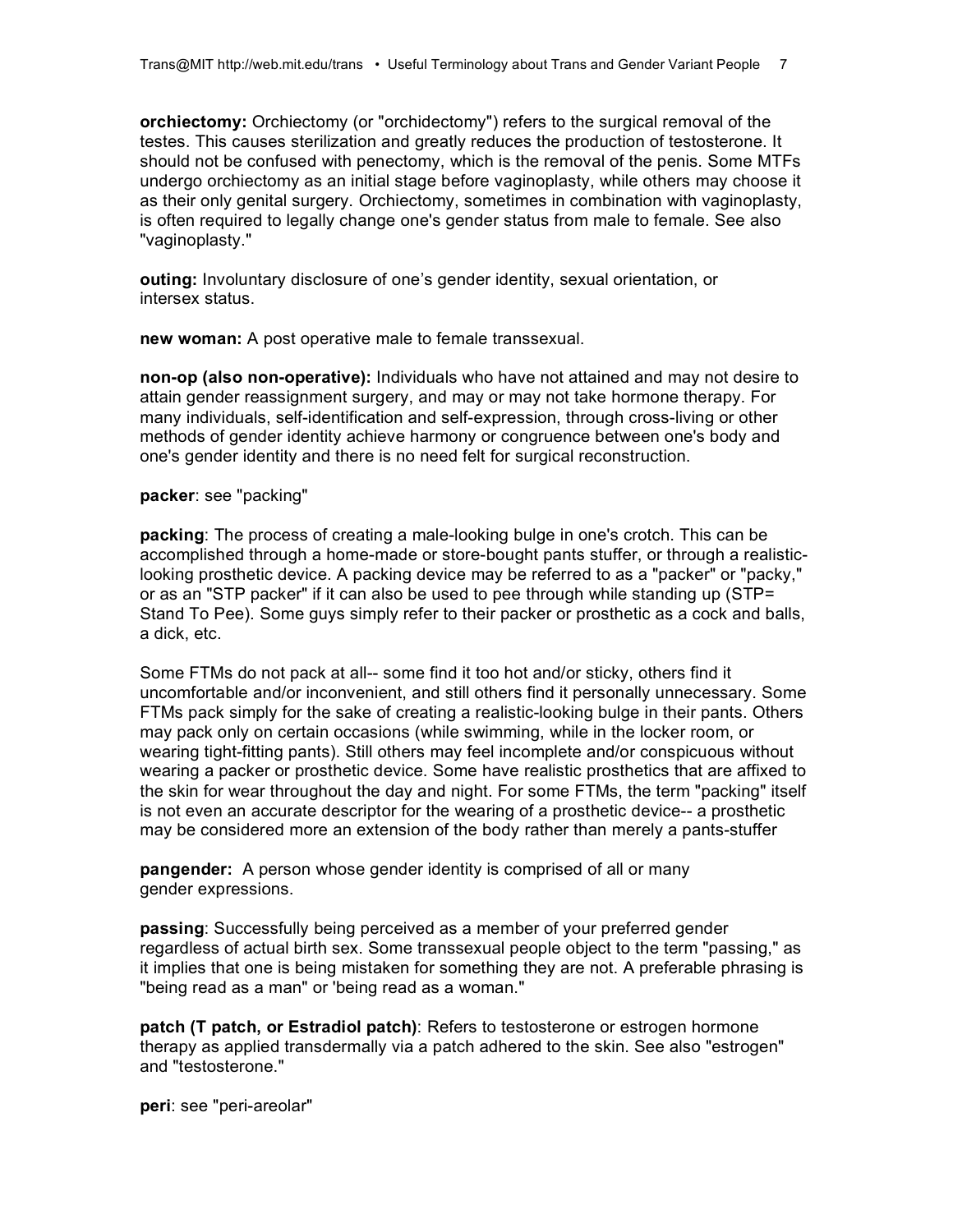**peri-areolar**: Sometimes shortened to "peri." A type of FTM chest surgery procedure that is effective for individuals with small to medium amounts of breast tissue. In the periareolar method, an incision is made along the entire circumference of the areola. The nipple is usually left attached to the body via a pedicle in order to maintain sensation. Breast tissue is then "scooped out" by scalpel, or with a combination of scalpel and liposuction. The areola may be trimmed somewhat to reduce its size. Excess skin on the chest may also be trimmed away along the circumference of the incision. The skin is then pulled taut toward the center of the opening and the nipple is reattached to cover the opening—much like pulling a drawstring bag closed. Thus, this procedure is also sometimes referred to as the drawstring or "purse string" technique. The nipple/areola may be repositioned slightly, depending on original chest size and the available skin. See also "chest surgery."

**phallo**: see "phalloplasty"

**phalloplasty**: Sometimes shortened to "phallo." A type of genital reconstruction surgery in which a phallus/penis is constructed from an individual's own donor tissue (usually taken from the forearm, leg, and/or abdomen) that has been shaped and grafted into place. Phalloplasty operations are usually done in stages requiring multiple surgeries. Scrotal implants may or may not be added. See also "genital reconstruction surgery."

**post-op (also post-operative):** Transsexual individuals who have attained one or more gender reassignment surgery procedures.

**pre-op (also pre-operative):** Transsexual individuals who have not attained gender reassignment surgery, but who desire to and are seeking that as an option. They may or may not cross-live full time and may or may not take hormone therapy.

**progesterone or progestins:** A hormone sometimes used in the treatment of both FTM and MTF transsexuals. On occasion, FTMs are treated with progesterone to treat menstrual issues in early transition (though the use of testosterone usually eventually suppresses menses in FTMs). MTFs are occasionally prescribed progesterone in combination with estrogen, but there is some disagreement about this practice. See also "hormone therapy."

**queer:** An umbrella term which attempts to embrace a matrix of sexual preferences, gender presentations, and habits of those who may not exclusively be heterosexual, monogamous, gender normative, or who may be into "alternative" sexual choices or lifestyles. Under this umbrella, queer might include lesbians, gay men, bisexuals, transgender people, intersex persons, radical sex communities, and many other sexually transgressive people.

Queer is also a reclaimed word that was formerly used solely as a slur but that has been semantically overturned by members of the maligned group, who use it as a term of defiant pride. The term queer is not necessarily embraced by all people in the above categories, and some people find it offensive. Also, because queer is usually used in the context of the LBG community, trans people may feel their experience or concerns are erased by being included under it. Therefore, it is best to find out if someone describes themselves as queer before applying that label to them.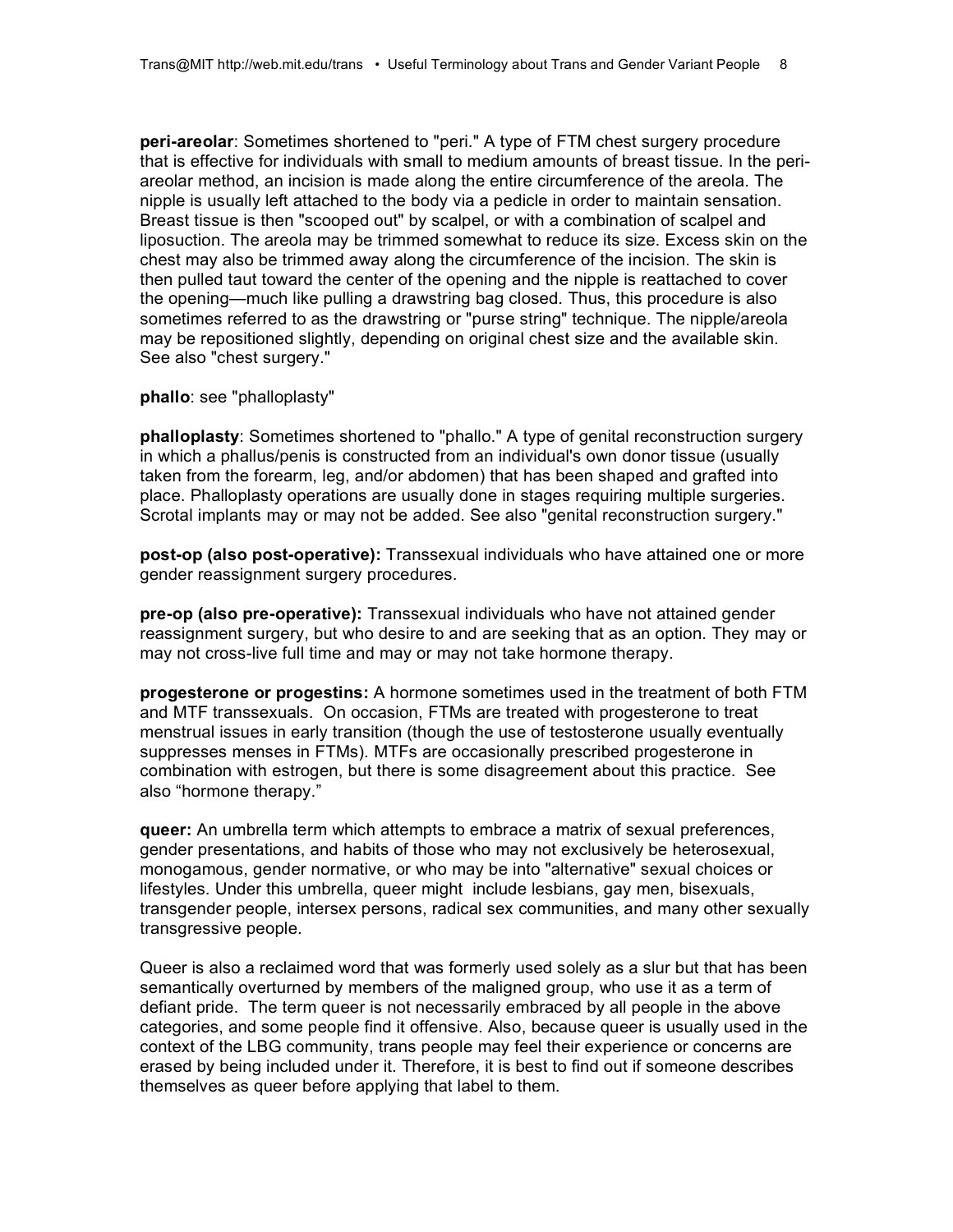**Real Life Test (RLT)**: A period of time in which a transsexual person is required to live full time in the role of the sex they identify with (i.e., a transsexual person born female would be living full time as a male) before the medical community will begin the medical gender reassignment process. The RLT is required under the Harry Benjamin Standards of Care, but other Standards of Care do not require a RLT or may use discretion in determining the length of a RLT. Individual mental health and medical professionals may also use discretion when determining if a RLT is necessary for a given individual. See also "Harry Benjamin Standards of Care" and "Standards of Care."

**secondary sex characteristics:** Physical traits that distinguish a body as more "male" or "female" in appearance, but that are not directly part of the reproductive system/gonads. They include facial and body hair growth, muscle development, fat pattern distribution, voice changes, and breast development, etc.

**sex:** A medical term designating a certain physical combination of gonads, chromosomes, genitalia, secondary sex characteristics, and hormonal balances. Usually subdivided into "male" and "female," causing some trouble for categorizing intersex bodies and those who otherwise fall in between those poles.

**sex change operation**: see "sex reassignment surgery"

**sex reassignment surgery (SRS)**: Commonly termed a "sex change operation." This term is somewhat of a misnomer (especially for FTMs), because it implies there is one surgical procedure for successful transition.

For MTFs, SRS usually indicates vaginoplasty and/or orchiectomy. Breast augmentation/implants may or may not be needed or desired by MTFs. For FTMs, there are several surgical procedures involved with gender transition, including chest reconstruction surgery, hysterectomy/oophorectomy, and different types of genital reconstruction surgery (GRS).

Many FTMs undergo chest surgery, but not GRS. Some have chest surgery and a hysterectomy, but not GRS. Some have all three procedures (which may total more than three surgeries, as GRS can often involve several surgical procedures).

Both MTFs and FTMs may not be able to afford any surgery at all, yet live very successfully as women men in society through ongoing hormone treatment.

The requirements for "changing sex" under the law (i.e., changing one's legally recognized sex) vary from state to state, and often depend on the amount and type of surgery or hormone therapy one has had. A few states will not allow for a change in legal sex no matter how much surgery of treatment one has had. Thus, the idea that there is one, clear-cut surgical solution for "changing sex" is a bit misleading. See also "chest surgery," "genital reconstruction surgery (GRS)," "hysterectomy," "oophorectomy," "orchiectomy," and "vaginoplasty."

**sexual orientation**: The desire for intimate emotional and/or sexual relationships with people of the same gender/sex, another gender/sex, or multiple genders/sexes. Typical examples are gay, straight, bisexual, asexual.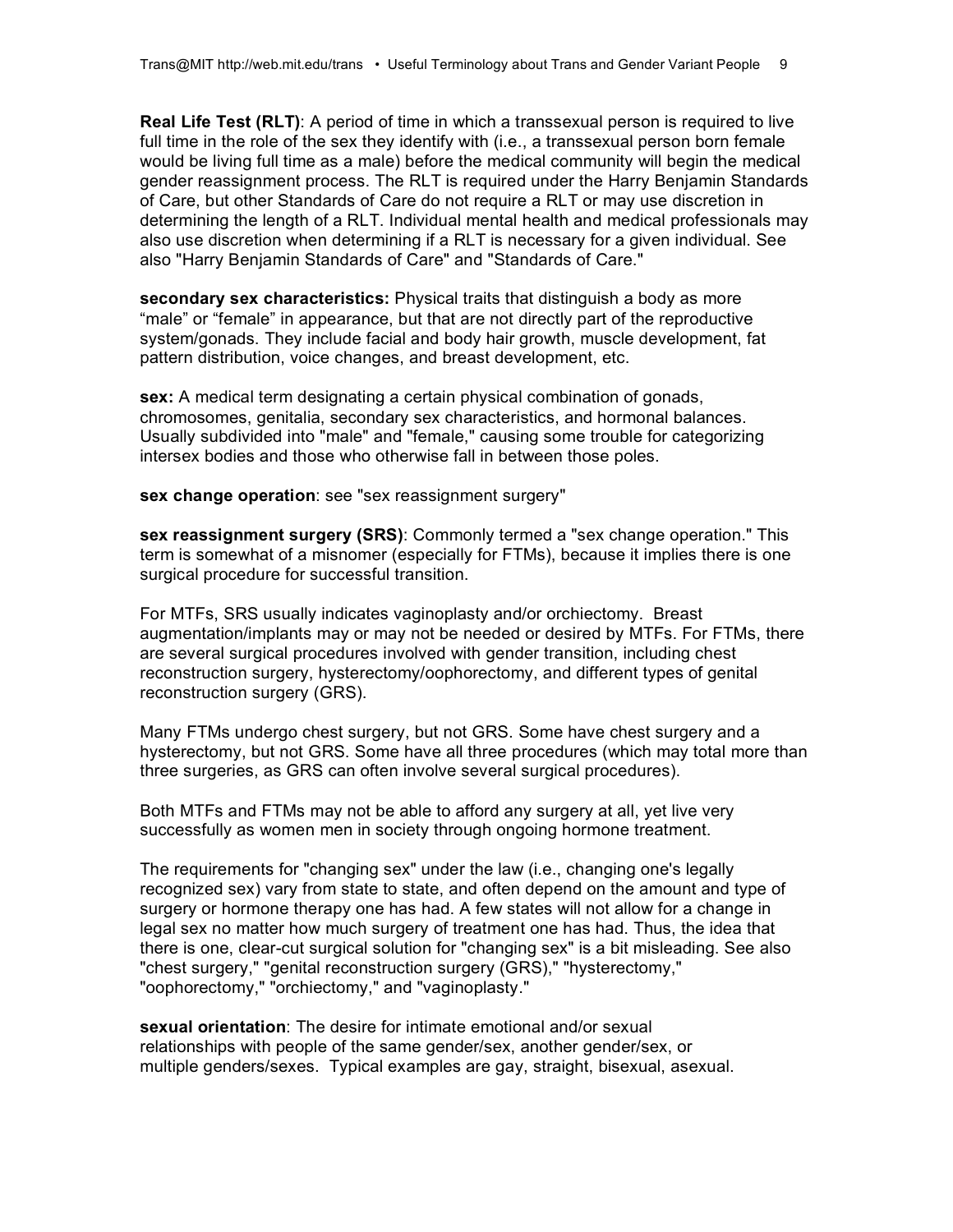**shemale**: A term, usually derogatory, used most often in the porn industry for a pre-op transsexual who has already developed breasts but still has an intact penis.

**silicone injections:** Sometimes used by MTF women to augment the appearance of breasts, hips, thighs, buttocks, legs, cheeks, chins, and lips. Considered to be hazardous to the health of the recipient.

**SOC**: see "Standards of Care"

**SOFFA**: An abbreviation for Significant Others, Friends, Family, and Allies of trans people.

**spironolactone:** Brand name "Aldactone," an anti-androgen often prescribed in combination with estrogen therapy for MTF transsexuals. See also "anti-androgen," "estrogen" and "hormone therapy."

**Spivakian pronouns:** New terms proposed to serve as gender-neutral, thirdperson, singular, personal pronouns in English. See also "hir" and "ze."

**SRS**: see "sex reassignment surgery"

**Standards of Care (SOC)**: When someone uses the term "Standards of Care," they are often (but not always) referring to the Harry Benjamin Standards of Care (HBSOC), which are a set of standards and guidelines used by professionals for the medical and mental health treatment of transsexuals. Certain health clinics and gender clinics have devised their own Standards of Care for transsexual and transgender people, which may differ from the HBSOC. See also "Harry Benjamin Standards of Care."

**stealth**: A transsexual, once transitioned, may choose not to reveal his or her transsexual status to others (for example, to coworkers, friends, neighbors, etc.); this is referred to as "going stealth" or "being stealth."

**stem:** A person whose gender expression falls somewhere between a stud and a femme. See also "femme" and "stud."

**stone:** A person who may or may not desire sexual contact with the genitals or breasts. Often used as "stone butch" or "stone femme."

**STP device:** Short for "Stand to Pee" device. A device designed to aid the user in standing to pee at a urinal or toilet. There are a few different types of STP devices, both homemade and store-bought.

**stud:** see "aggressive."

**T**: see "testosterone"

**testosterone**: Sometimes shortened to "T." An androgenic hormone responsible for producing masculine secondary sex characteristics such as facial hair growth, deepening of the voice, increased body hair growth, and increased muscle development. Testosterone therapy is administered to FTMs to induce the presence of masculine secondary sex characteristics.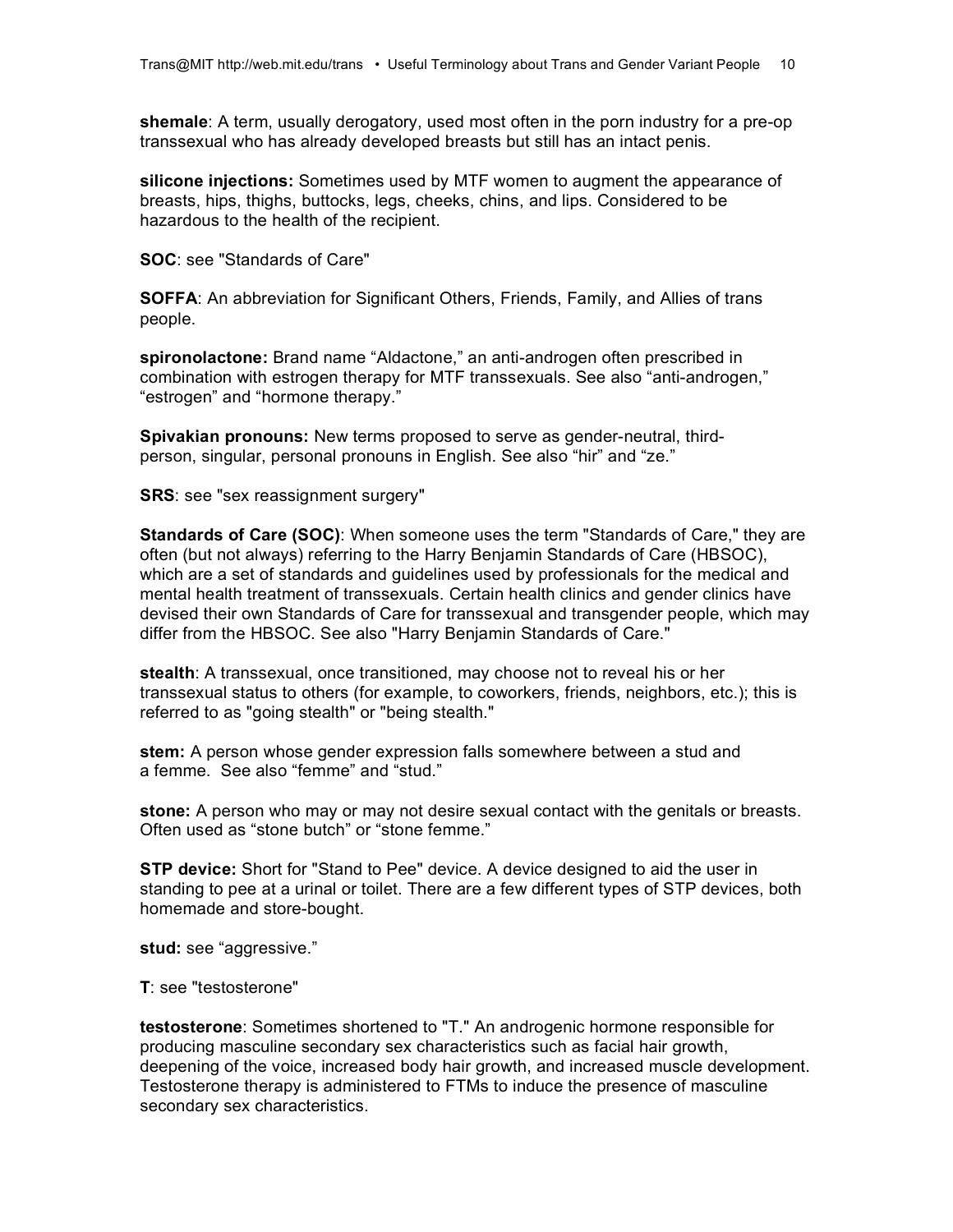**testosterone gel**: A form of testosterone applied directly to the skin on a daily basis. Care must be taken to avoid skin-to-skin contact with a partner on the site of application. Transfer of the testosterone from the site can be prevented by keeping the area covered. See also "testosterone."

**third gender**: A gender-variant person whose gender identity is neither male nor female, is between or beyond genders, or is some combination of genders.

**top surgery**: see "chest surgery"

**tracheal shave**: A surgery sometimes obtained by MTFs to reduce the cartilage in the area of the throat to conform to more feminine dimensions, to greatly reduce the appearance of an Adam's apple.

**tranny:** Slang for transsexual, usually considered derogatory, though sometimes used as "in-group" slang.

**tranny chaser:** A term primarily used to describe people who prefer or actively seek transpeople for sexual or romantic relations. While this term is claimed in an affirmative manner by some, it is largely regarded as derogatory.

**trans**: Sometimes short for "transsexual," sometimes short for "transgender." See individual listings for those terms.

**transgender**: Broadly speaking, transgender people are individuals whose gender expression and/or gender identity differs from conventional expectations based on the physical sex they were born into. The word transgender is an umbrella term which is often used to describe a wide range of identities and experiences, including: FTMs, MTFs, cross-dressers, drag queens, drag kings, gender queers, and many more. Because transgender is an umbrella term, it is often thought to be an imprecise term that does not adequately describe the particulars of specific identities and experiences. (For example, the identity/experience of a post-operative FTM transsexual will probably be very different from that of a female-identified drag king who performs on weekends, but both are often lumped together under the term "transgender.")

**transgenderist:** A person who lives full-time in the gender role they are most comfortable in without the intention or desire for GRS. Electrolysis, cosmetic facial or body contouring surgeries or hormones may be undergone by a transgenderist.

**transition**: The act(s) of changing from one sex to the other, and/or the act(s) of changing one's physical body and/or appearance as part of a sex/gender change. For most FTMs, transition is not a single discrete event, but a gradual set of changes over a period of time. As such, it is difficult to determine exactly when transition begins and when it ends. Some feel that their transition begins the day they begin hormone treatment. Some feel it begins when they tell their loved ones about their identity. Some feel it begins when they change their name legally to a male name. Some feel they are "in transition" for a few years while hormonal changes settle in. Some feel that their transition has officially ended when and if they are legally recognized as male. Some feel their transition is complete when they have completed genital reconstruction surgery. In short, what constitutes "being in transition" differs among trans men.